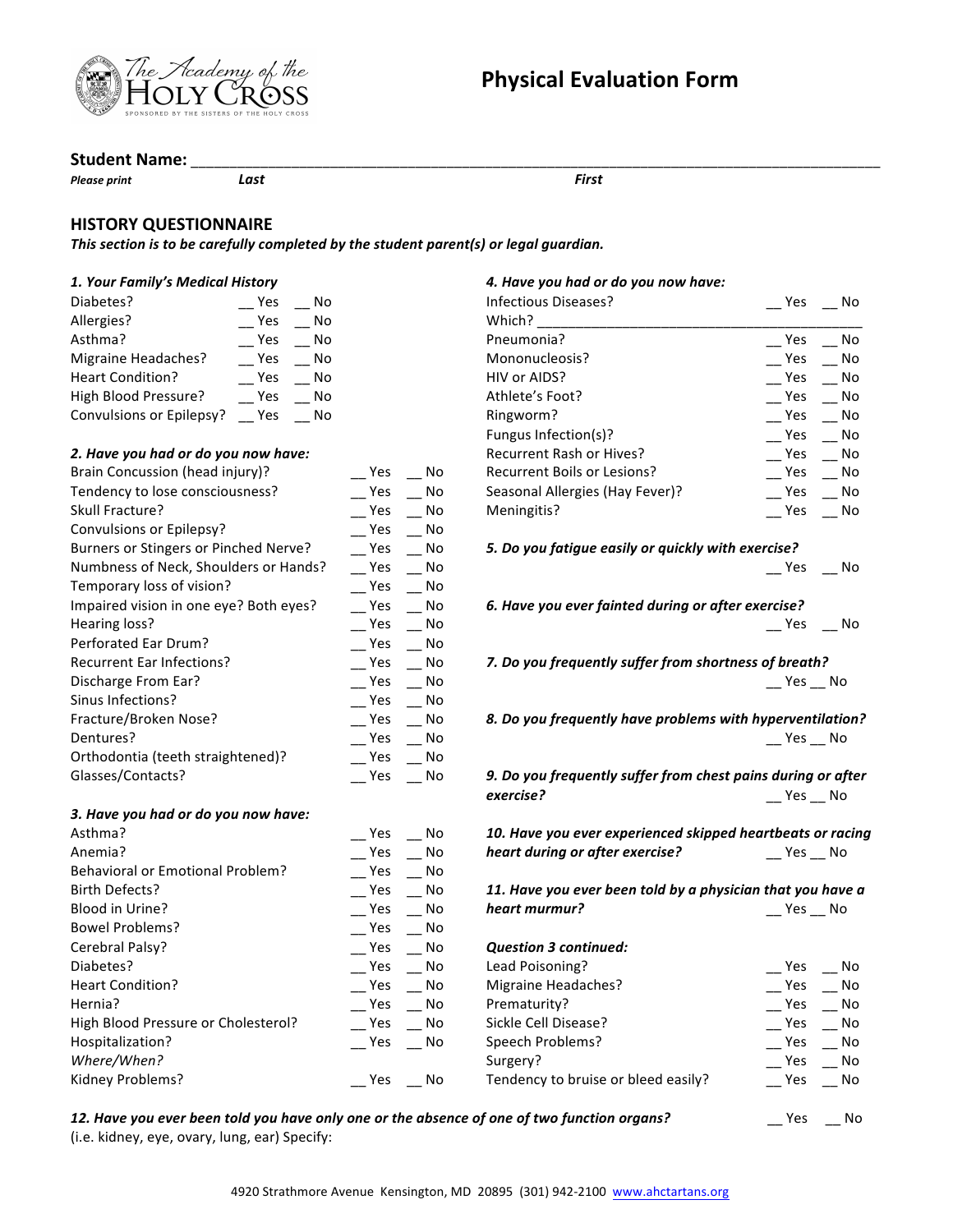

**Physical Evaluation Form** 

| Student Name: _                        |                                                                                                                                                                                   |  |                                                                                                |                                |                             |
|----------------------------------------|-----------------------------------------------------------------------------------------------------------------------------------------------------------------------------------|--|------------------------------------------------------------------------------------------------|--------------------------------|-----------------------------|
| <b>Please print</b>                    | Last                                                                                                                                                                              |  | <b>First</b>                                                                                   |                                |                             |
| <b>ORTHOPEDIC QUESTIONS</b>            |                                                                                                                                                                                   |  |                                                                                                |                                |                             |
|                                        | 13. Have you ever had a sprain, strain or swelling after injury?                                                                                                                  |  |                                                                                                | $\mathsf{I}$ Yes               | $\overline{\phantom{0}}$ No |
|                                        | 14. Have you broken or fractured any bones or dislocated any joints?                                                                                                              |  |                                                                                                | $-$ Yes                        | $\overline{\phantom{0}}$ No |
|                                        | 15. Have you had any other problems with pain or swelling in muscles, tendons, bones or joints?                                                                                   |  |                                                                                                | $-$ Yes                        | $\overline{\phantom{0}}$ No |
|                                        | 16. Have you had any surgeries in the past two years (explain below)?                                                                                                             |  |                                                                                                | Yes                            | $\overline{\phantom{a}}$ No |
|                                        | Check the appropriate box for yes answers to the above questions and explain below:                                                                                               |  |                                                                                                |                                |                             |
|                                        |                                                                                                                                                                                   |  |                                                                                                | $\overline{\phantom{a}}$ Chest |                             |
|                                        |                                                                                                                                                                                   |  |                                                                                                | $F$ Forearm                    |                             |
|                                        | - Head - Upper Arm - Wrist - Hip - Shin/Calf<br>- Neck - Shoulder - Hand - Thigh - Ankle<br>- Back - Elbow - Finger - Knee - Foot                                                 |  |                                                                                                |                                |                             |
| Explain YES answers here:              |                                                                                                                                                                                   |  |                                                                                                |                                |                             |
| <b>MEDICATIONS</b>                     |                                                                                                                                                                                   |  |                                                                                                |                                |                             |
|                                        |                                                                                                                                                                                   |  |                                                                                                | Yes                            | - No                        |
|                                        |                                                                                                                                                                                   |  |                                                                                                |                                | $\overline{\phantom{a}}$ No |
|                                        |                                                                                                                                                                                   |  |                                                                                                |                                | $\overline{\phantom{a}}$ No |
|                                        |                                                                                                                                                                                   |  |                                                                                                | Yes                            | $\overline{\phantom{0}}$ No |
| If YES, please explain:                | 21. Have you had any injuries since your last physical for participation in athletics?                                                                                            |  |                                                                                                | Yes                            | No                          |
|                                        | 22. Have you ever had any problems or episodes of Heat Illness, Dehydrations, Heat Exhaustion or Heat Stroke?                                                                     |  |                                                                                                |                                |                             |
| If YES, please describe and give date. |                                                                                                                                                                                   |  |                                                                                                | Yes                            | No.                         |
| <b>HEAD &amp; NECK INJURIES</b>        |                                                                                                                                                                                   |  |                                                                                                |                                |                             |
| If YES, Please answer the following:   | 23. Have you ever had a head injury or concussion (Mild Brain Injury)?                                                                                                            |  |                                                                                                | Yes                            | $\overline{\phantom{a}}$ No |
|                                        | A. Was it necessary to be evacuated to a hospital emergency room?                                                                                                                 |  |                                                                                                | Yes                            | No.                         |
|                                        | B. Did you see your family physician for this injury?                                                                                                                             |  |                                                                                                | $-$ Yes                        | $\overline{\phantom{0}}$ No |
|                                        | C. How long were you held from activity, sports, and competition? Please specify: ________________________<br>D. Which symptoms did you experience? (Please check all that apply) |  |                                                                                                |                                |                             |
| __ Headache                            | __ Dizziness                                                                                                                                                                      |  |                                                                                                | __ Blurred Vision              |                             |
| __ Poor Balance                        |                                                                                                                                                                                   |  |                                                                                                |                                | __ Memory Problems          |
| __ Sadness                             | — Confusion<br>— Nervousness                                                                                                                                                      |  | - Nausea - Vomiting<br>- Irritability - Neck Pain<br>- Trouble Sleeping - Sensitivity to Light |                                | __ Sensitivity to Noise     |
| <b>Difficulty Concentrating</b>        |                                                                                                                                                                                   |  |                                                                                                |                                |                             |
|                                        | 24. Do you have impaired vision? Which eye? __ left __ right                                                                                                                      |  |                                                                                                | Yes                            | - No                        |
|                                        | 25. Have you ever had a neck injury?                                                                                                                                              |  |                                                                                                | Yes                            | No                          |
|                                        | 26. Have you ever had numbness, tingling, or weakness in your arms or legs after being hit or falling?                                                                            |  |                                                                                                | Yes                            | No                          |
|                                        | 27. Have you ever been unable to move your arms or legs after being hit or falling?                                                                                               |  |                                                                                                | Yes                            | No                          |
| If YES, please describe and give date: | 28. Have you had any illness requiring a physician's services since your last physical?                                                                                           |  |                                                                                                | Yes                            | __ No                       |
| If YES, please describe and give date: | 29. Have you been advised by a physician NOT to participate in any activity within the last 12 months?                                                                            |  |                                                                                                | $\equiv$ Yes                   | No.                         |

**30.** Please note any other medical conditions the Health Center/Athletic Training staff should be aware of:

If you would like to further discuss your child's health with the school or school health personnel, please check all that apply:

\_\_\_ Nurse \_\_\_\_\_\_ Teacher \_\_\_\_\_\_ Counselor \_\_\_\_\_ Principal \_\_\_\_\_\_ Athletic Trainer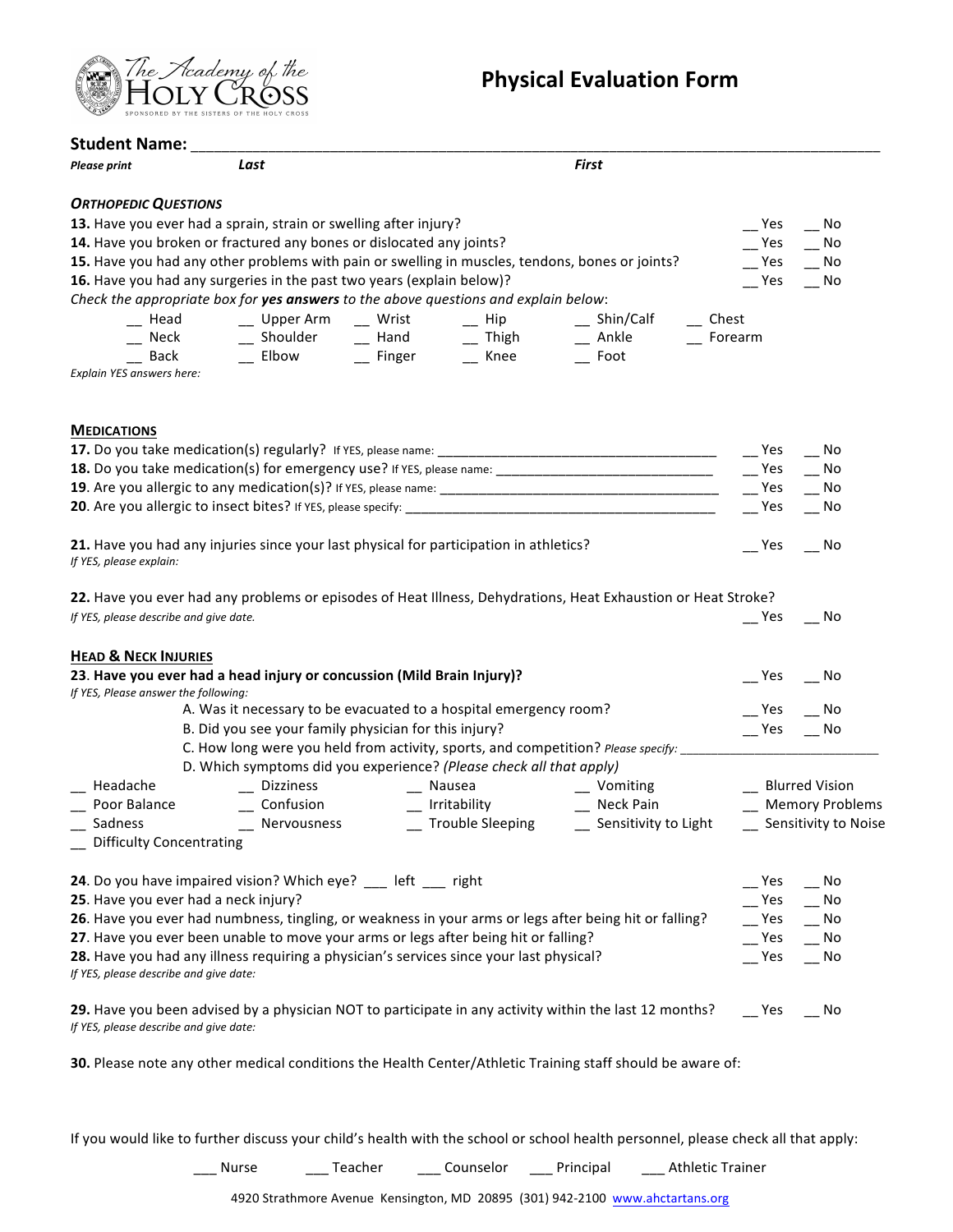

|                                                                                                                                                                                                                                              |            |                 | <b>PHYSICAL EXAMINATION</b>                                                     |     |                 |
|----------------------------------------------------------------------------------------------------------------------------------------------------------------------------------------------------------------------------------------------|------------|-----------------|---------------------------------------------------------------------------------|-----|-----------------|
|                                                                                                                                                                                                                                              |            |                 | (This page to be completed by physician/nurse practitioner/physician assistant) |     |                 |
|                                                                                                                                                                                                                                              |            |                 |                                                                                 |     |                 |
| 1. Does the child have a diagnosed medical condition? YES ________ NO____                                                                                                                                                                    |            |                 |                                                                                 |     |                 |
| 2. Does the child have a health condition that may require EMERGENCY ACTION while she is at school or athletic activities?<br>(e.g. seizure, asthma, heart problem, insect sting allergy, bleeding problem, diabetes, other) YES ____ NO ___ |            |                 |                                                                                 |     |                 |
| 3. Is the child on regular medication? YES ___ NO ___ Name of medication(s): ______________________<br>4. Is this child on long term technology assistance? YES _____ NO ____                                                                |            |                 |                                                                                 |     |                 |
| Tuberculin test: Results □ Positive □ Negative ______ (Type) _______________ Date (most recent)<br>Immunizations given on this visit: _______________ Date of most recent TETANUS immunization: _____________                                |            |                 |                                                                                 |     |                 |
| Height: ______ ft_____ in Blood Pressure: ________ Weight: _____ lbs Respirations: __________ Pulse: _________                                                                                                                               |            |                 |                                                                                 |     |                 |
| Vision: R 20/_______ L 20/_______ (N/A WITH WITHOUT - Glasses/Contacts)                                                                                                                                                                      |            |                 |                                                                                 |     |                 |
| <b>GENERAL MEDICAL</b>                                                                                                                                                                                                                       | <b>WNL</b> | <b>ABNORMAL</b> | MUSCULOSKELETAL                                                                 | WNL | <b>ABNORMAL</b> |

| <b>WNL</b> | <b>ABNURIVIAL</b> | <b>IVIUSCULUSKELE I AL</b> |
|------------|-------------------|----------------------------|
|            |                   | Spine (Neck/Back)          |
|            |                   | <b>Shoulders</b>           |
|            |                   | Arms                       |
|            |                   | Hands/Wrists               |
|            |                   | Elbow                      |
|            |                   | Hips                       |
|            |                   | Legs                       |
|            |                   | Knees                      |
|            |                   | Ankles                     |
|            |                   | Feet                       |
|            |                   | Other                      |
|            |                   | Sensory                    |
|            |                   | Other                      |
|            |                   |                            |

#### **❍ CLEARED FOR ALL PHYSICAL ACTIVITY**

**❍ NOT CLEARED ➝** Reason: \_\_\_\_\_\_\_\_\_\_\_\_\_\_\_\_\_\_\_\_\_\_\_\_\_\_\_\_\_\_\_\_\_\_\_\_\_\_\_\_\_\_\_\_\_\_\_\_\_\_\_

Note, should the above named athlete have any restrictions, a letter from the individual's physician must accompany this form explaining any and all medical conditions as well as indicate restrictions and level of participation. The AHC Certified Athletic Trainers and administrators reserve the right to make the final decision as to the above named athlete's status regarding participation in interscholastic athletics for The Academy of the Holy Cross high school.

| I certify that I have on this date above examined this student and that, on the basis of the examination requested by the school authorities and<br>the students medical history as furnished to me, I have found no reason which would make it inadvisable for this student to compete in<br>supervised athletic activities.<br>(Note exceptions above) |                       |              |                  |  |
|----------------------------------------------------------------------------------------------------------------------------------------------------------------------------------------------------------------------------------------------------------------------------------------------------------------------------------------------------------|-----------------------|--------------|------------------|--|
| Physician's Name & Address (stamp or print)                                                                                                                                                                                                                                                                                                              | Physician's Signature | Date of Exam | Telephone Number |  |
| If the Physician's Assistant (P.A.) or Advance Nurse<br>Practitioner (A.P.N.) performed the exam, Name &<br>Address of collaborating physician or physician group                                                                                                                                                                                        |                       |              |                  |  |